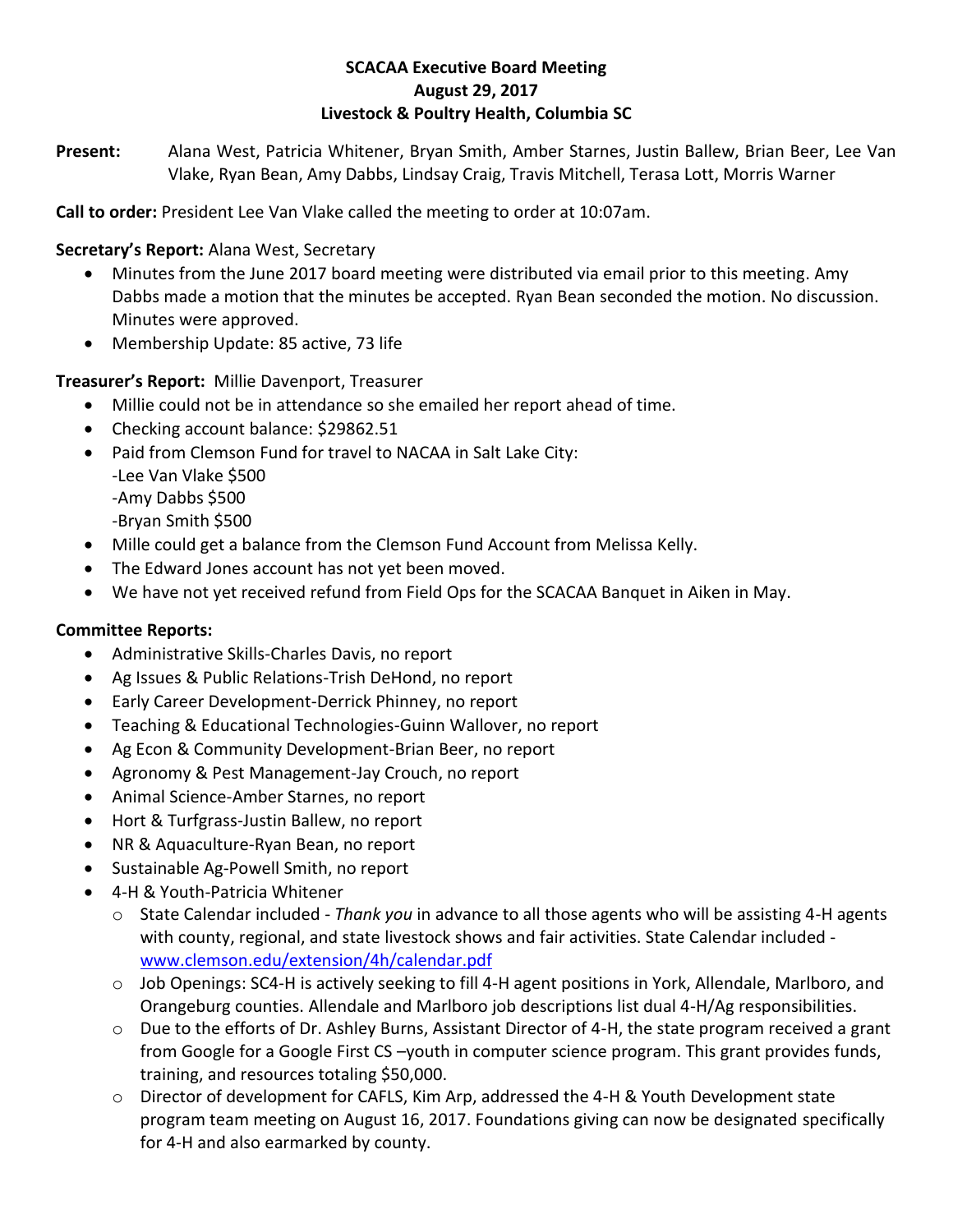- o On November 12-17th SC4-H state staff and agents from Beaufort, Greenville, Jasper, Pickens, and Sumter counties will be attending and presenting at the National Association of Extension 4-H Agents (NAE4-HA) in Indianapolis.
- Communications-Vicky Bertagnolli, no report. Lee asked that we have more entries in the future. We need to make sure that we add ArborOne to the certificates in addition to AgSouth.
- Professional Excellence-Amy Dabbs, brings up that there were no posters from SC for judging at NACAA in Salt Lake. Amy would like to see a poster session at our state meeting. Amy challenges each team to have at least one poster for our SCACAA AM/PIC. We need to consider judges and awards. Lee Van Vlake motions that Amy puts a plan of action together for bringing this to our state meeting and have that plan presented at our next board meeting. Justin Ballew seconds the motion. No discussion. Motion passes.
- Public Relations-Terasa Lott, no report
- Recognition & Awards-Jeff Fellers, no report
- Scholarship-Cassie Wycoff, no report
- Search for Excellence-Morris Warner, no report
- Life Member-Cory Tanner, no report
- NACAA Diversity-
- Nominating-Jacob Stokes, no report
- Association Policy-Jacob Stokes
- AM/PIC-Bryan Smith, see below.
- AM/PIC Fundraising-Morris Warner, Bryan Smith sent a list of former sponsors.

#### **Old Business:**

 Award Winner Travel and Attendance at National Meeting -Attendees eligible for travel refunds: Lee Van Vlake, Bryan Smith, Brian Beer, Amy Dabbs, Andy Rollins, Amy Scaroni, Kim Counts Morganello

-Reimbursed thus far: Lee Van Vlake, Amy Dabbs, Bryan Smith

• Foundation Giving Gifts

-Lee updates new board members on how the foundation donors were given gifts for their sponsorships in the past. This faded away as we prepared for the 2012 NACAA in Charleston. Lee tells the board how they can go about donating to the SCACAA Foundation. Bryan has window decals, knives, coasters, hats, and shirts on hand now. The breakdown for gifts per donor level is in the Policy Manual. Amy ask that we remind members of how to donate.

## **New Business:**

- NACAA did away with their first time attendee waiver and replaced it with a \$250 registration cap for first time attendees who attend within their first 10 years of employment.
- Jr. Beef Roundup Scholarship Request The Jr Beef Round Up Committee requested sponsorship money back in early June for the SCACAA Scholarship that was given in August. Jr Beef Round Up Board has been asked to send that request by early May so that we can entertain that request at the board meeting prior to the Jr. Beef Round Up. Morris Warner motions that we donate \$500. Amy Dabbs seconds. No discussion. Motion passes.
- SCACAA Annual Meeting 2018 Bryan Smith The meeting agenda is already drafted. Will be held May 16-18 in Newberry. Flagship hotel will be the Hampton Inn in downtown Newberry. We will utilize Piedmont Tech as our meeting space. We have opted for 5 tours with 2 stops each. We will not use busses, but will carpool to the tour you want. We will utilize online registration. Online registration needs to include 1<sup>st</sup> and 2<sup>nd</sup> choice tour stops. We will tour PTCs mechatronics and vet tech programs. We are entertaining the idea of having specialist updates Thursday afternoon. Banquet will be Thursday night. We will have district director updates